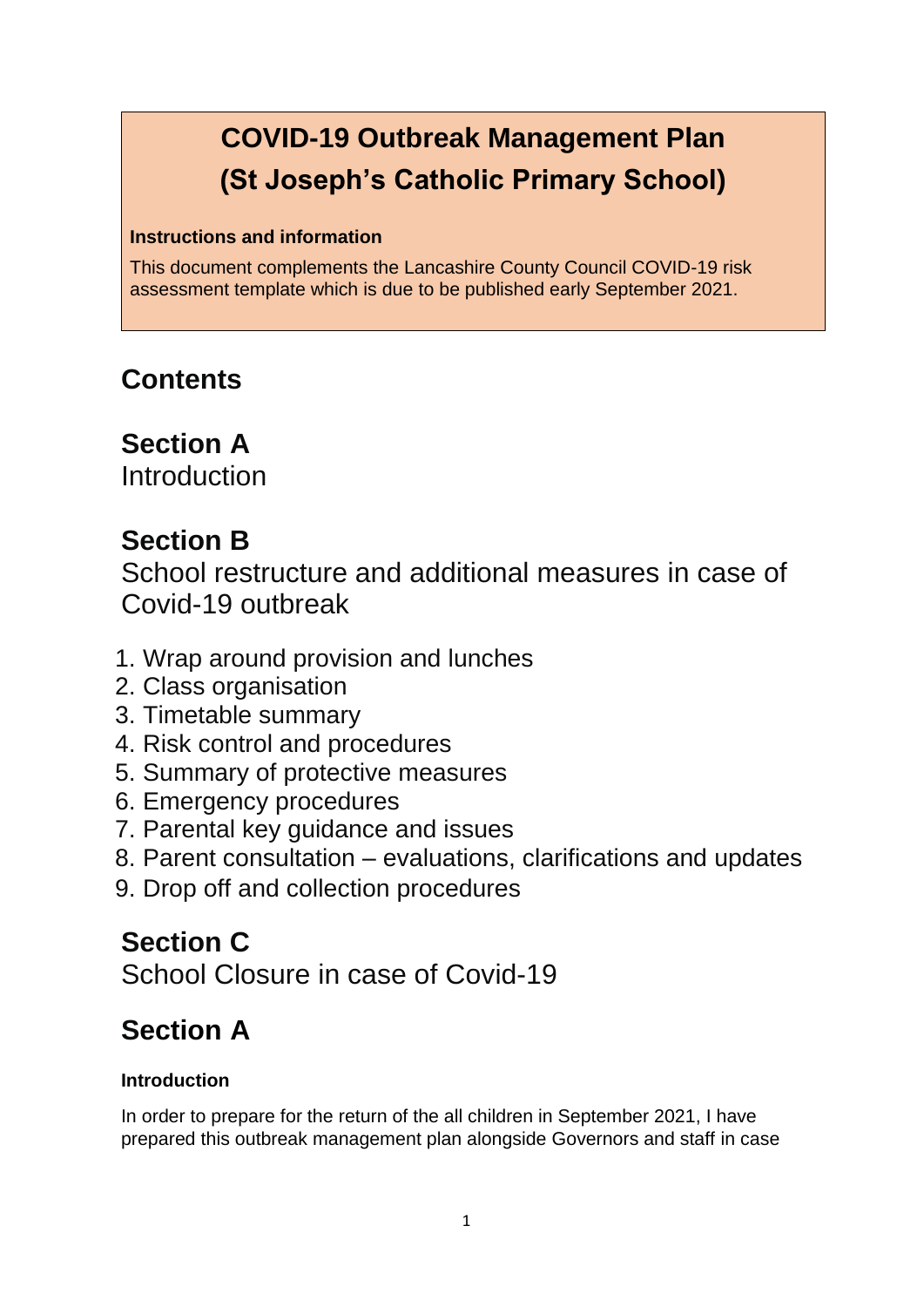school need to place in additional measures based on ongoing risk assessments and government/NHS/DfE guidance in regard to Covid-19.

This plan sits alongside the existing risk assessments in place and should also be read alongside any updated Government, NHS, and DfE guidance.

In order to keep continuity and structure to school life if the need to adapt school arrangements is required, the plan is designed in the same format that school has operated between March 2020 and July 2021. I hope this will allow everyone to feel confident and familiar in our systems should we need to implement them and also ensure that we can adapt school within a clear structure in the future if needed. This plan is only in place *should* it be needed. At the start of our management plan I would like to highlight 2 key points.

- 1. **School has been running successfully through the entire pandemic; leading remote learning during two school closures, ensuring provision for children of critical workers, reopening to all children in small groups in summer 2020 and then reopening to the whole school in September 2021. Staff in school are now experienced in running systems and procedures to ensure education continues during restrictions due to Covid-19. In the event of any future government measures, school is confident, experienced and prepared to meet the needs of all children.**
- 2. **I am happy to discuss concerns or issues not raised within our planning should you have them. Whilst we understand every aspect of how school will be organised and are confident in our procedures, I understand that you may have a question for an area that is not published. In the past when I have produced plans, I have responded through a clarification document and published this for parents in the consultation section. As part of this management plan that I am releasing, I ask any concerns to be emailed in so I can respond and clarify any issues.**

As we continue on our journey together, I really hope that the following pages show how school would adapt and change *if* needed based on future Government//NHS/DfE guidance and advice. This plan will be reviewed regularly and alterations may be made depending on our ongoing evaluations or further government guidance. I must stress that everything in today's world is open to change as I'm sure you are aware and ask that you continue to check our website for updates.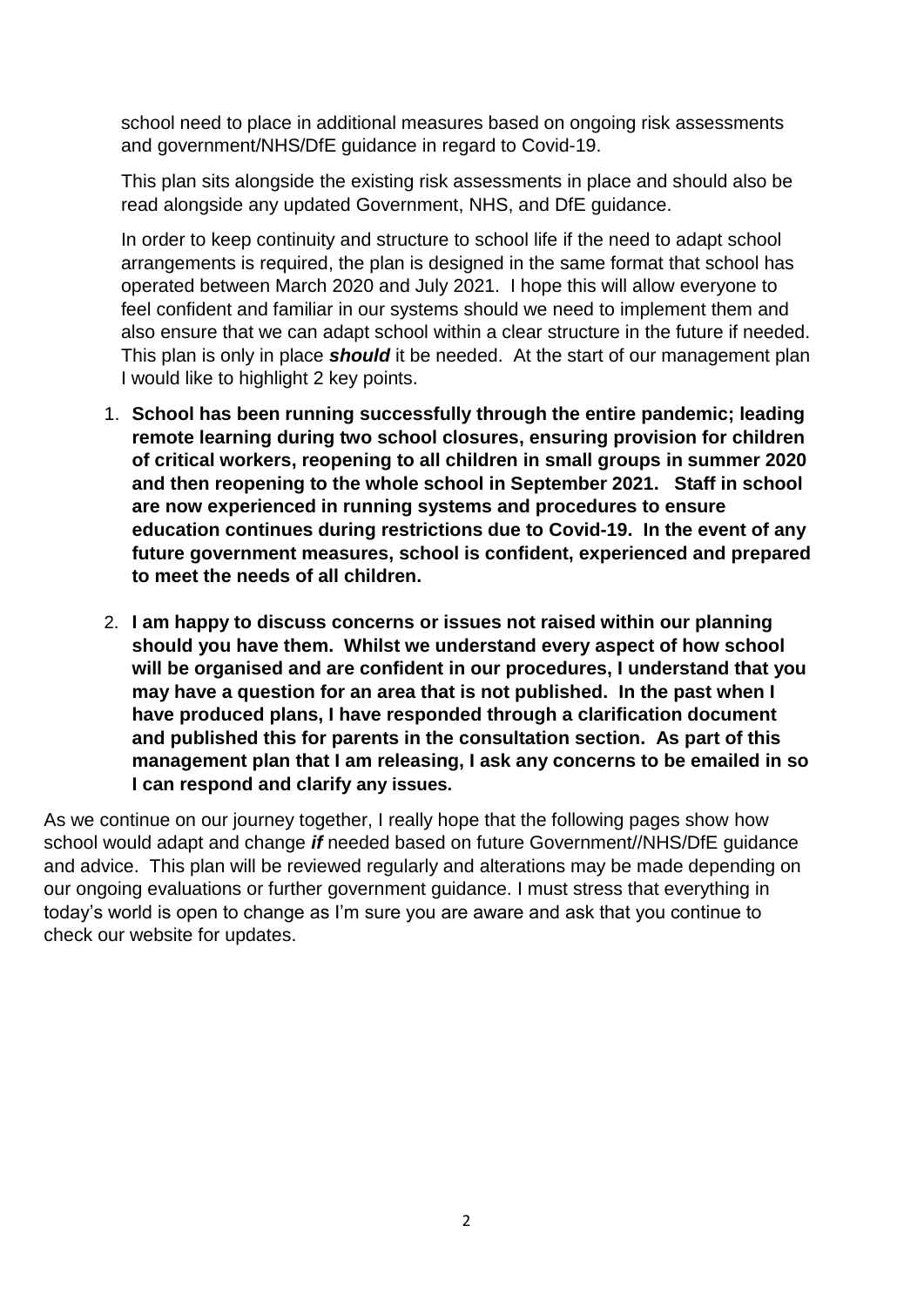# **Section B**

**In the event of a Covid-19 outbreak we may be asked to implement further control measures to support reduction in the virus spreading. In this case, we would continue to run school with the measures outlined in this section. As with every aspect of school this would be reviewed in light of government/NHS/DfE guidance.** 

## **1.Wrap around provision and school lunches**

As a school we understand the importance of breakfast and afterschool club as wrap around provision. Where possible, St Joseph's Little Rascals would continue to provide this service in school and would liaise with parents regarding how this will run.

School lunches will continue to be provided for children but lunchtimes would be staggered as outlined in the plan.

## **2.Class organisation**

We will revert back to whole class groups staying in one bubble. Whilst each class will consist of the same children, staff can move between classes to support them in different ways. However, the re-organised school day will ensure that mixing between groups of children is limited to their own Key Stage. Each year group will operate within a specific *learning zone*. Break times will also see classes remaining together in an allocated *play zone.* 

#### **Drop off and collection of children**

*Please see section 10 for drop off and collection procedures.* 

#### *Drop off*

We will operate an extended drop off period from 8.40am-9.10am to reduce congestion on the playground and the car park. Once children enter school, they will go to their classrooms, be registered and have a quiet, independent activity in their place until school starts for their class.

#### *Pick up*

Class teachers will be prompt and organised in dismissing pupils. Specific doors are allocated for each class so that gatherings are not necessary and social distancing can be adhered to.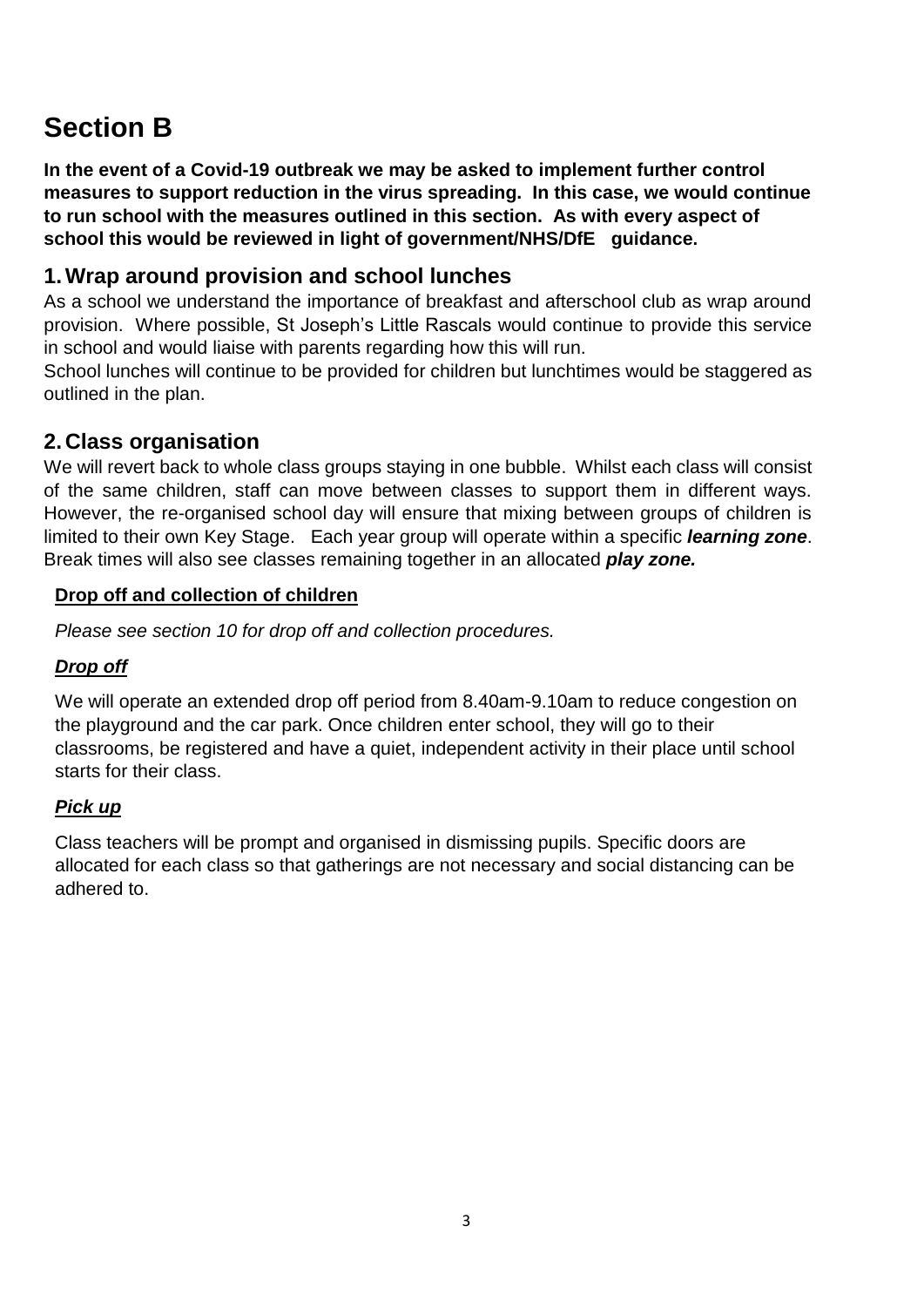## **3.Risk Control and Procedures**

*Whilst not exhaustive, below are the key control measures that apply from previous government guidance and current school control measures. Many of these have been in place since the start of the pandemic.* These measures would be reviewed and refreshed depending on Government guidance.

| Key Government advice on control                                                                                                                                           | Key school control measures                                                                                                                                                           |
|----------------------------------------------------------------------------------------------------------------------------------------------------------------------------|---------------------------------------------------------------------------------------------------------------------------------------------------------------------------------------|
| measure                                                                                                                                                                    |                                                                                                                                                                                       |
| Minimising contact with individuals who are<br>unwell by ensuring that those who have<br>coronavirus symptoms, or who have                                                 | Advice sent to parents and whole school community on<br>self-isolation in case of symptoms.                                                                                           |
| someone in their household who does, do<br>not attend childcare settings, schools or<br>colleges.                                                                          | Children are to be sent home if they have symptoms and<br>follow Government procedures for this - outlined in<br>section 6.                                                           |
| Cleaning hands more often than usual -<br>wash hands thoroughly for 20 seconds with<br>running water and soap and dry them                                                 | All children wash hands on entry to school and at key<br>points during the day including break times and lunch<br>times.                                                              |
| thoroughly or use alcohol hand rub or<br>sanitiser ensuring that all parts of the                                                                                          | School supplied with adequate supply of soap and hand<br>sanitiser.                                                                                                                   |
| hands are covered.                                                                                                                                                         | Hygiene rules discussed with children regularly and<br>poster evident around school.                                                                                                  |
| Ensuring good respiratory hygiene by<br>promoting the 'catch it, bin it, kill it'<br>approach.                                                                             | Tissues available and all children briefed on procedures<br>of blowing noses. Lidded bins in each area to dispose of<br>in.<br>Children briefed on importance of behaviour and school |
|                                                                                                                                                                            | School rules have been<br>rules revisited with them.<br>refreshed to reflect COVID - 19 and are discussed with<br>all children daily and evident around school. See                   |
|                                                                                                                                                                            | behaviour policy.                                                                                                                                                                     |
| Cleaning frequently touched surfaces often<br>using standard products, such as<br>detergents and bleach.                                                                   | Each classroom to have its own cleaning material. All<br>surfaces cleaned at the end of each day, at the start of<br>the day and during the day.                                      |
|                                                                                                                                                                            | Cleaning procedures monitored at start and end of day<br>and a daily evaluation of cleaning by Headteacher.                                                                           |
|                                                                                                                                                                            | Additional school closure to be used to deep clean and<br>prepare site.                                                                                                               |
| Minimising contact and mixing by altering,<br>as much as possible, the environment<br>(such as classroom layout) and timetables                                            | Each class is allocated its own learning zone which will<br>remain in place for that class.                                                                                           |
| (such as staggered break times).                                                                                                                                           | Playtimes staggered with only one group going into an<br>allocated area. See timetable.                                                                                               |
| Refresh your risk assessment and other<br>health and safety advice for children,<br>young people and staff in light of recent<br>government advice, identifying protective | Daily health and safety check done with A Douglas<br>(Headteacher) Y Heald (Site Supervisor) and L Clarkson<br>(Health and Safety Officer). These are done before start               |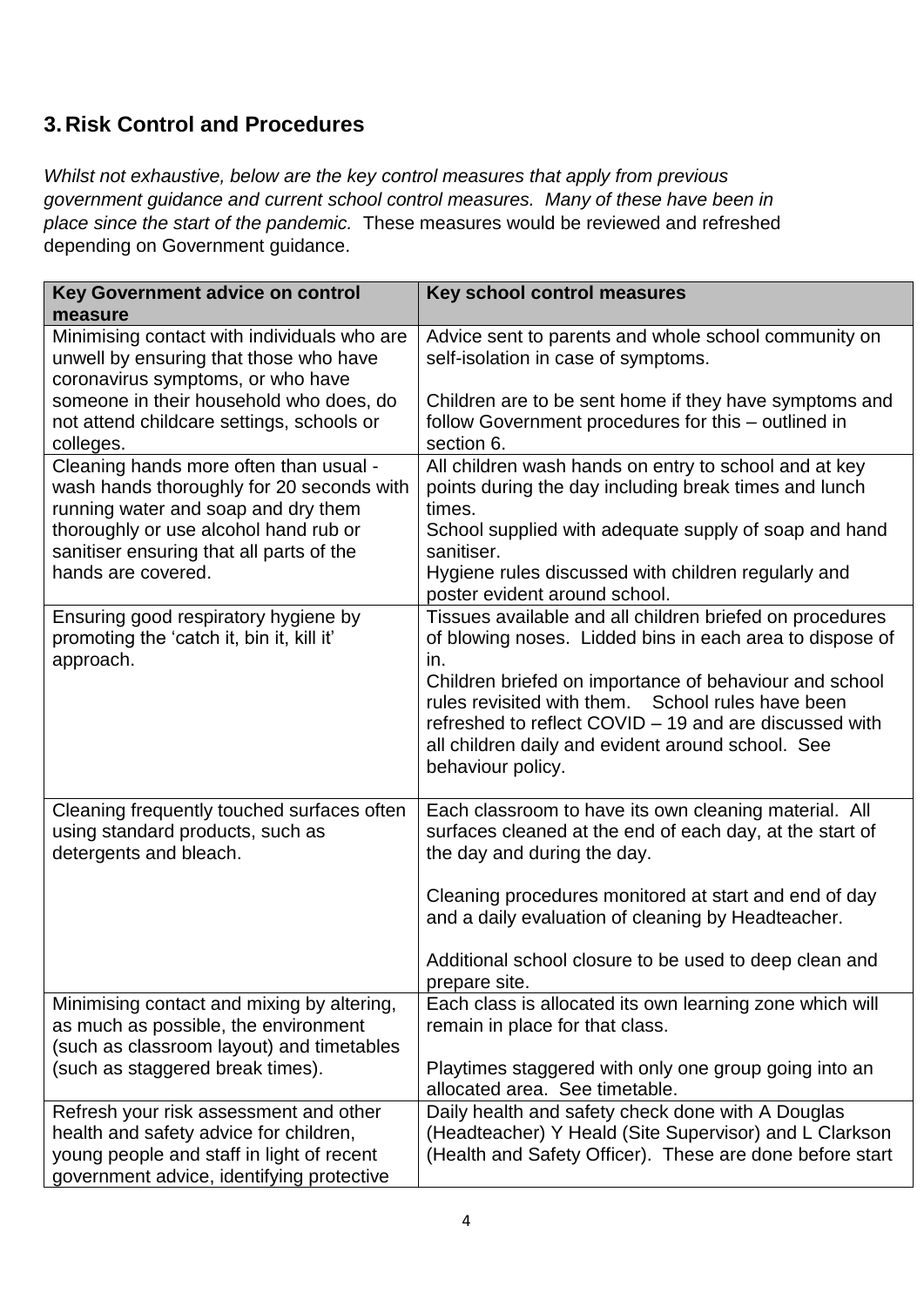| Key Government advice on control<br>measure                                                                                                                                      | Key school control measures                                                                                                                                                                                                                                                         |
|----------------------------------------------------------------------------------------------------------------------------------------------------------------------------------|-------------------------------------------------------------------------------------------------------------------------------------------------------------------------------------------------------------------------------------------------------------------------------------|
| measures (such as the things listed below).<br>Also ensure that all health and safety<br>compliance checks have been undertaken                                                  | of school each day to check all aspects outlined in the<br>plan.                                                                                                                                                                                                                    |
| before opening.                                                                                                                                                                  | School risk assessments reviewed weekly and adapted<br>upon review and to reflect any occurring incidents,<br>Each group to use a separate entrance and stay with<br>allocated Zone. No need for child movement around<br>school due to self-contained Zones for each pod.          |
| Organise small class groups, as described<br>in the 'class or group sizes' section above.                                                                                        | Children normal class sizes and don't mix with the wider<br>school.                                                                                                                                                                                                                 |
| Organise classrooms and other learning<br>environments such as workshops and<br>science labs for those groups, maintaining<br>space between seats and desks where<br>possible.   | Unnecessary furniture removed if it restricts space and<br>tables laid out in rows with maximum distance between<br>them. Each child allocated their own table and resources.                                                                                                       |
| <b>Refresh the timetable:</b>                                                                                                                                                    | Curriculum across school will continue as normal with                                                                                                                                                                                                                               |
| decide how lessons or activities will be<br>delivered                                                                                                                            | morning subjects predominantly being:<br>English – Reading, Writing, Grammar, phonics<br>$\bullet$<br><b>Maths</b><br>$\bullet$                                                                                                                                                     |
| Consider which lessons or classroom<br>activities could take place outdoors                                                                                                      | Wider curriculum areas will be taught across school in the<br>afternoons.<br>Wider review of shared resources to ensure cleaning of<br>shared resource can take place.                                                                                                              |
| Use the timetable and selection of<br>classrooms or other learning environment<br>to reduce movement around the school or<br>building.                                           | Each Class will have their own zone only requiring to<br>leave their zone for a play time and lunch.<br>Lunch will be staggered and lunch hall will be cleaned                                                                                                                      |
|                                                                                                                                                                                  | before a new group comes in.                                                                                                                                                                                                                                                        |
| Stagger assembly groups.                                                                                                                                                         | Children will only have assemblies and worship in their<br>own class.                                                                                                                                                                                                               |
| Stagger break times (including lunch), so<br>that all children are not moving around the<br>school at the same time.                                                             | Play times and lunches staggered - as outlined in<br>timetable section.                                                                                                                                                                                                             |
| Stagger drop-off and collection times.                                                                                                                                           | outlined in class organisation in section 2                                                                                                                                                                                                                                         |
| Plan parents' drop-off and pick-up<br>protocols that minimise adult to adult<br>contact.                                                                                         | Different drop off points and times as noted in section 1.<br>Parent guidance in place (see section 8)                                                                                                                                                                              |
| Consider how to keep small groups of<br>children together throughout the day and to<br>avoid larger groups of children mixing.                                                   | <b>Classes:</b> Children in classes of their own year group and<br>do not cross into other groups.<br><b>Toilets:</b> Classes will be allocated a toilet and toilets will<br>be cleaned regular through the day. Only one child at a<br>time will be allowed into the toilet areas. |
| Consider how play equipment is used<br>ensuring it is appropriately cleaned<br>between groups of children using it, and<br>that multiple groups do not use it<br>simultaneously. | All play equipment out of bounds. Any play equipment<br>such as balls that are used at breaks will be cleaned after<br>use and after break times and kept for use within a pod.                                                                                                     |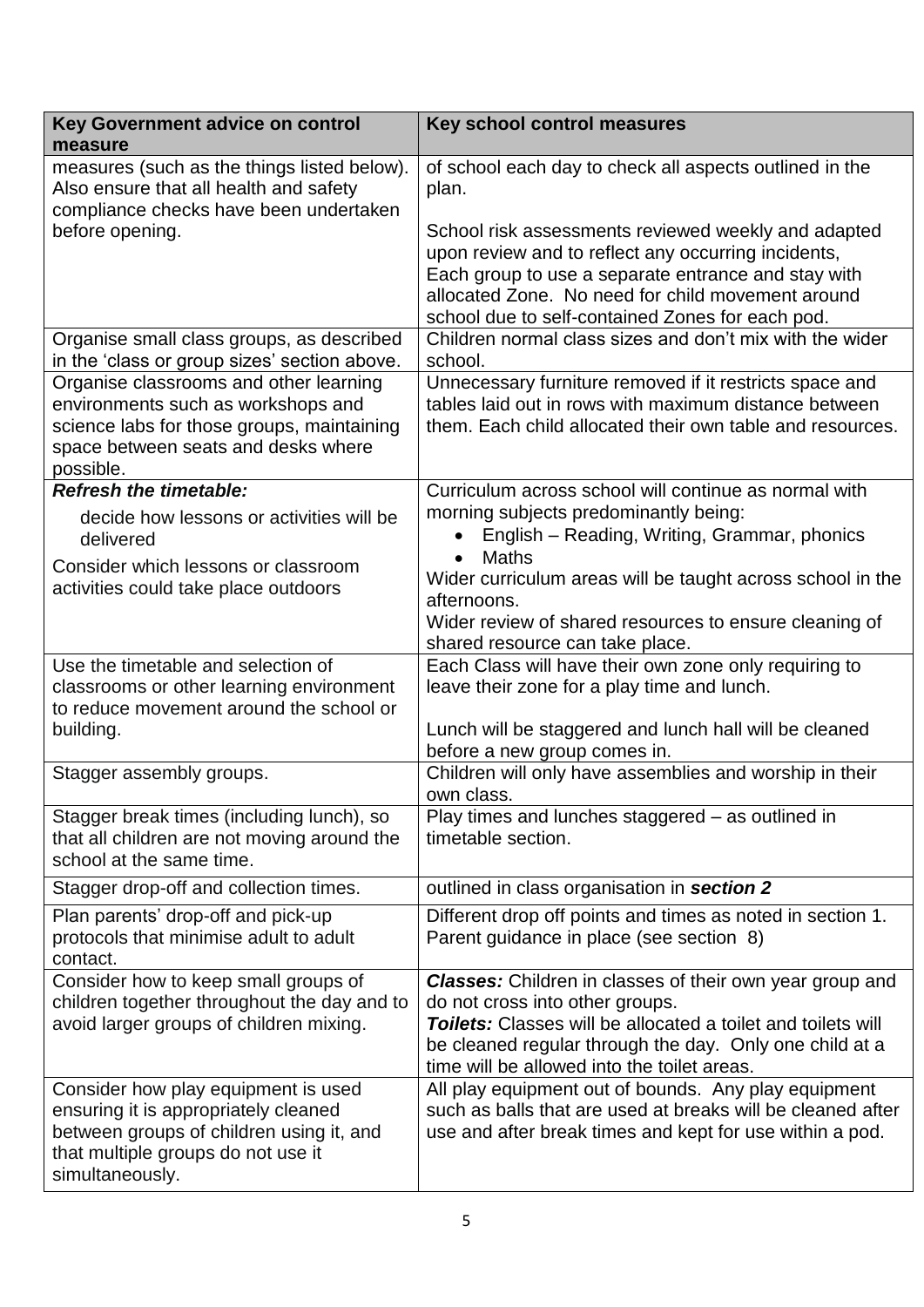| Key Government advice on control<br>measure                                                                                                                                              | Key school control measures                                                                                                                                                                                                     |
|------------------------------------------------------------------------------------------------------------------------------------------------------------------------------------------|---------------------------------------------------------------------------------------------------------------------------------------------------------------------------------------------------------------------------------|
| Remove unnecessary items from<br>classrooms and other learning<br>environments where there is space to store<br>lit elsewhere.                                                           | Classroom to be organised and stripped down to bare<br>minimum furniture and resources as much as possible<br>and decided by the class teacher.                                                                                 |
| Remove soft furnishings, soft toys and toys<br>that are hard to clean (such as those with<br>intricate parts)                                                                            | Classroom to be organised and stripped down to bare<br>minimum furniture and resources as much as possible<br>as decided by the class teacher.                                                                                  |
| Consider how children and young people<br>arrive at the education or childcare setting,<br>and reduce any unnecessary travel on<br>coaches, buses or public transport where<br>possible. | Children all walk or are dropped off by parents in car.<br>Staggered drop off and collection times.<br>Marked Zones for collection and pick up as articulated in<br>timetable.<br>All families encouraged to walk when possible |
| Visitors to school restricted                                                                                                                                                            | Please see our school visitor policy                                                                                                                                                                                            |

## **4. Summary of Key protective measures to be implemented (under regular review)**

- 1. Staggered drop of times, Zoned drop off areas, no parents allowed into school and one way systems in places for entering and leaving school site to ensure organisation and provide social distancing for key flashpoints in the day. (See timetables – section 3)
- 2. Social distancing drop offs marked with cones.
- 3. No parents allowed into school any queries to be dealt with at drop off with a distance of 2 metre but encouraged via telephone.
- 4. Strict handwashing procedures upon entry to school and key points.
	- i. Entry to school
	- ii. Before break and snack
	- iii. After break one
	- iv. Before lunch
	- v. After lunch
	- vi. Before break
	- vii. After break three
	- viii. Before going home
- 5. All children kept in their allocated classes and play zones to ensure less contact between people in school.
- 6. Classrooms laid out in rows with. Children allocated their own work space and sat next to another child facing the front. These work spaces will be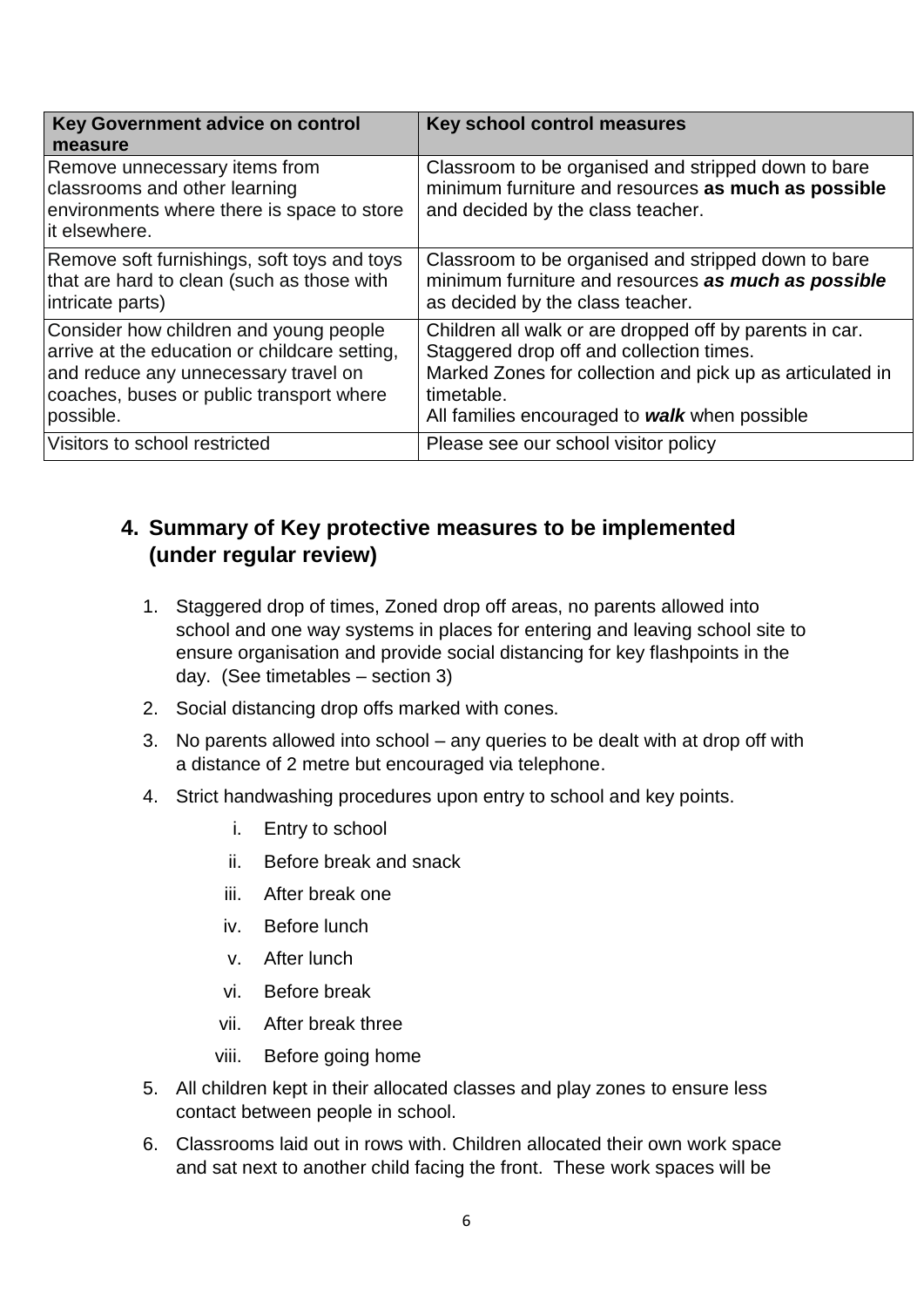decided at the discretion of the class teacher and where possible will remain the same.

- 7. Work spaces and key classroom surfaces cleaned regulary throughout day.
- 8. Cleaning staff and all staff carrying out additional cleaning of key areas throughout the day – additional cleaning of handles and key surfaces.
- 9. Deep cleaning planned during school breaks and before wider reopening.
- 10. Audit by SLT of cleaning at start and end of every day with site supervisor.
- 11. All children informed of health and safety, school rules and refresh of rules. In particular continued keeping of safe spaces when possible.
- 12. All children briefed on the *catch it, kill it, bin it* strategy regularly.
- 13. Tissues available for each child.
- 14. New bins for each class to have lids on.
- 15. Unnecessary resources such as soft toys packed away.
- 16. Play equipment outside to not be used.
- 17. Play equipment indoors and shared resources used to be cleaned daily.
- 18. All classrooms have own cleaning equipment allocated to them.
- 19. Cleaning staff to be briefed on cleaning procedures and wear gloves for cleaning.
- 20. Fire drill practised with social distancing measures children to assembly in play Zones.
- 21. Clear procedures following government guidance as identified in section 5 should anyone become unwell, show symptoms or is diagnosed. School emergency plan in place.

#### **5. Emergency procedures**

Key emergency procedures are important and below are some details of key considerations which are important to be aware of.

| <b>Issue</b>                                 | Action                                                                                                | Further action/consequence                       |
|----------------------------------------------|-------------------------------------------------------------------------------------------------------|--------------------------------------------------|
| Child/staff member                           | Follow government guidance.                                                                           | Potential for all of class to close              |
| becomes ill with symptoms<br>or is diagnosed | See below (a and b)                                                                                   | down and participants asked to self-<br>isolate. |
|                                              | Child/staff member is isolated within                                                                 |                                                  |
|                                              | school in intervention room.                                                                          | Potential need to close school.                  |
|                                              | The government has identified that<br>children/staff showing symptoms will<br>be eligible for a test. |                                                  |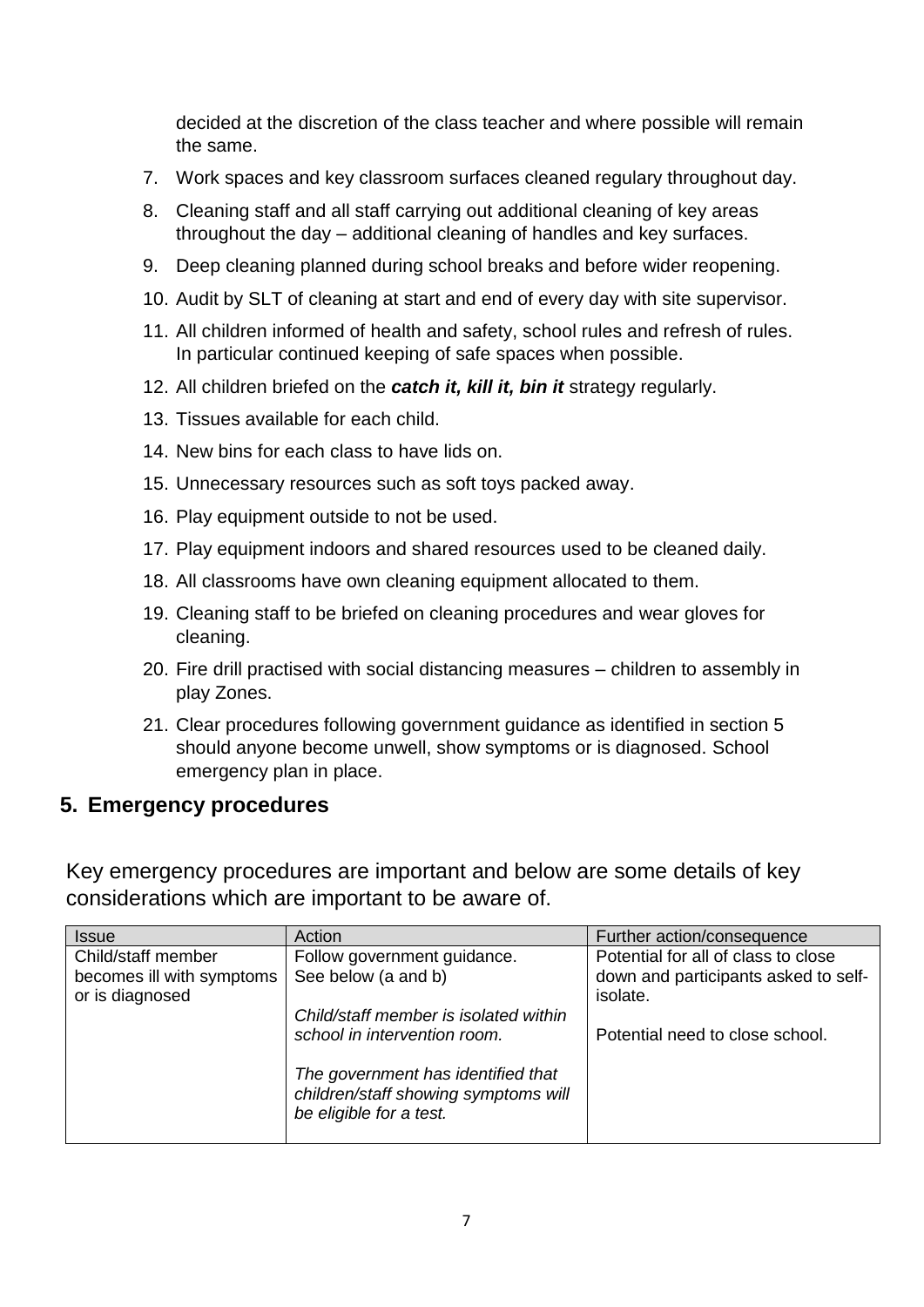| organisation and social distancing |                                                                                                                       |
|------------------------------------|-----------------------------------------------------------------------------------------------------------------------|
|                                    | Daily review of first aid equipment                                                                                   |
|                                    | measure<br>First aider with each class at all<br>times.<br>Paediatric First aider available for<br>EYFS at all times. |

## **6. Parent Key Guidance**

Below are key points which may support parents in understanding of the return to school system.

- School staff are now incredibly experienced at working in these circumstances so reverting to these procedures would be seamless for the children.
- Attendance at school is statutory.
- Staff are very aware of how children can feel with school disruption. I'd like to reassure all parents that emotional well-being and feelings will be a key priority
- Any concerns can be communicated via email to the school and will be responded to.
- Additional guidance and parental support will be published as necessary.

### **7. Parent consultation – evaluations, clarifications and updates**

Throughout the pandemic parents have asked questions about areas of school which are very useful. Answers to these questions are detailed below as they support understanding of the procedures in this plan.

#### Toilet arrangements

With regular cleaning toilets can be used by different children. However, to support this we are continuing to allocate certain toilets areas to certain classes.

#### Medical concerns

If there has been any change in medical details for your child we ask that you notify us by emailing into school. Please email [head@st-josephs-chorley.lancs.sch.uk](mailto:head@st-josephs-chorley.lancs.sch.uk) and we can organise a phone consultation with you.

#### Social distancing and behaviour

It is acknowledged by the government that children and school settings are unique and social distancing is not always possible. I would like to continue to confirm this is the case. Whilst very individual spaces will be provided in class time for children, during playtime outside in their pod children will have the opportunity to play with the other children from the class. We discuss our school rules with children which are viable and used at a reference point in the classroom. We also continue to discuss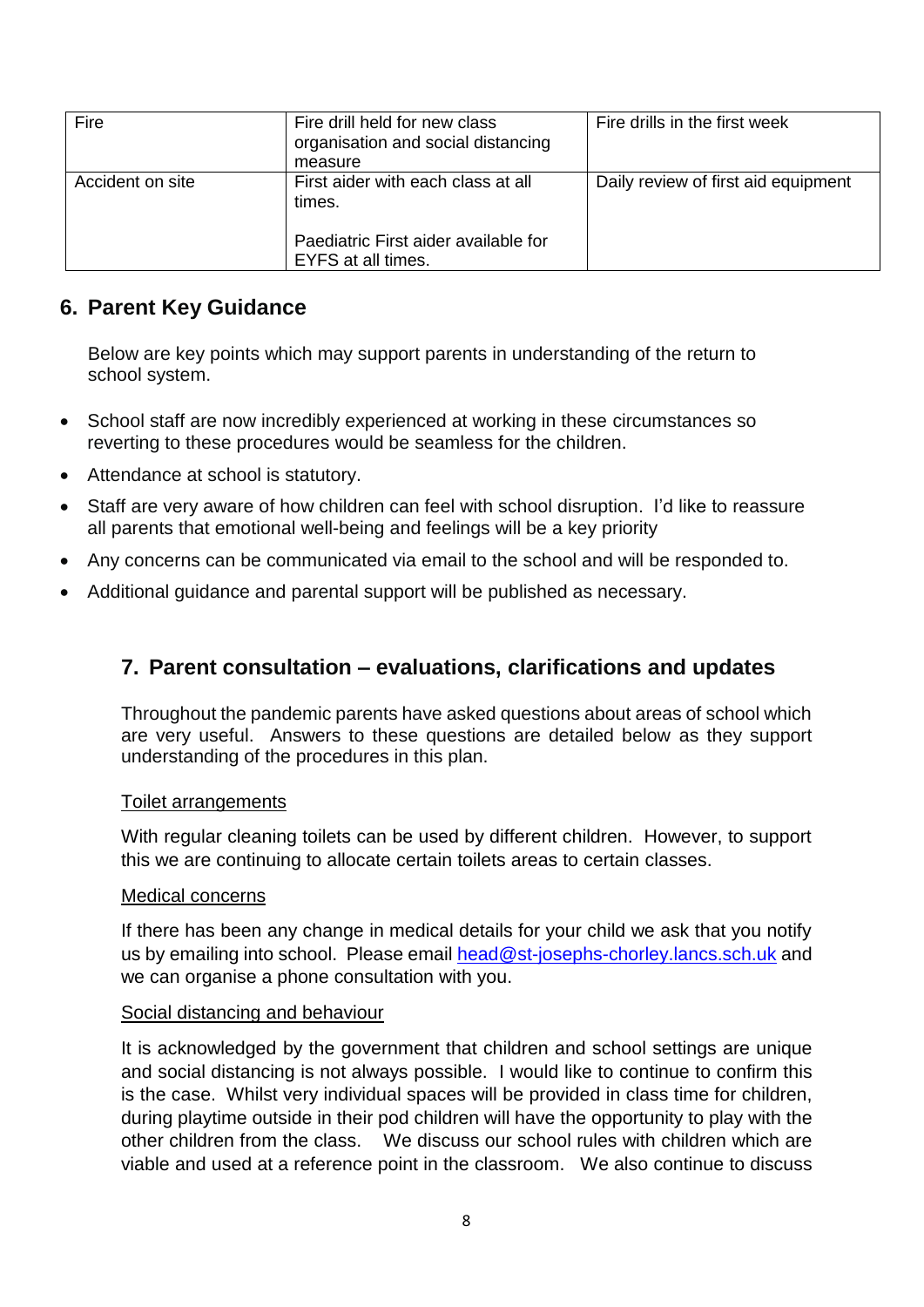good hygiene and social spacing rules. We call social distancing '*your safe space'* and during school in the whole pandemic children have worked within these boundaries successfully. This has worked really well with children playing and interacting. It should also be acknowledged that children having the opportunity to play and be with other children is an important aspect of social, mental and emotional wellbeing alongside their overall development. We are very fortunate in our school to have such lovely grounds and children who have been in school during the pandemic have thoroughly enjoyed and benefited from their play experiences in a zone for their pod.

Behaviour in school is outstanding. We continue to adhere to our school rules and behaviour policy using this appropriately in the context of Covid19. To support this we have added in key reminders to our rules which are appropriate and the children are guided through these and reminded of them regularly. They are evident in all classrooms. These can be found on our website in the behaviour policy.

#### Learning in EYFS

Learning in EYFS is different to other parts of school. Despite the new school measures in place, Reception children will still be working towards their Early Learning Goals. Although resources and context may look slightly different, they will still be provided for opportunities to explore and be creative and work within the areas of learning so crucial for this year group. Children in EYFS will still be involved in continuous provision and their classroom will continue to look different to the classrooms in Years 1-6. It is important to remember that children are not always going to social distance, in particular this applies to children in reception.

#### Clarification of pick up and drop off

I fully understand that *drop off* and *pick up* from school can be challenging in our new systems. I would like to thank everyone for their calm approach and support with these new procedures.

Having evaluated these procedures during the opening two days of the Autumn term and to further support the smooth running of drop off and pick up of children, please note the below clarification points. I hope these will help everyone feel more confident and ensure everyone's safety.

- 1. Please do not bring dogs onto school premises or leave them tethered to the school gate.
- 2. Now the first day of school has passed, please whenever possible only have one adult collecting and accompanying your child/children to reduce numbers of people on the school site.
- 3. At the end of the school day, please wait in the designated queuing areas until you reach the front of the line when your child will be passed to you.
- 4. Please leave via the one way systems and do not wait on school premises to hold conversations once you have dropped off or collected your child/children.
- 5. When queuing, please ensure social distancing.